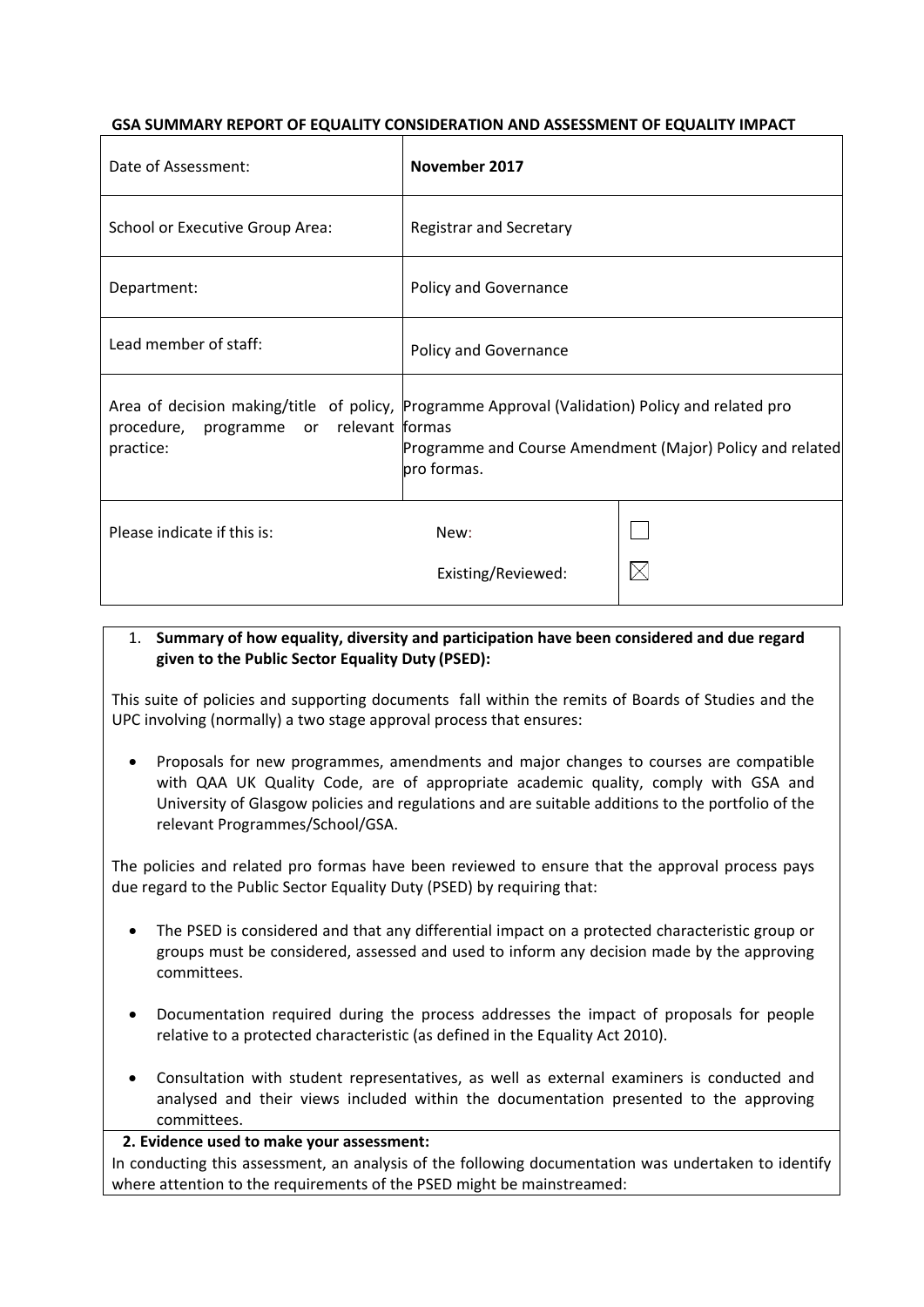- Programme Approval (Validation) Policy
- Programme and Course Amendment Policy (Major)
- Programme Information Document
- Programme Specification
- Course Specification
- **Student Consultation Proforma**
- Remit, Process and Membership UPC

An Equality Impact Assessment was carried out within the last 12 months on the Course Approval and Minor Programme Amendment Policies, in which discussions were held with Programme Leaders on their approach to responding to the equality related questions in the pro-forma. As a result, the equality related questions were revised and this EIA has benefited from that exercise.

#### **3. Outline any positive or negative impacts you have identified:**

- The two policies being considered are required to be compatible with QAA standards which integrate equality and diversity. In line with this, is the expectation that programmes have been subject to an Equality Impact Assessment and that the outcome of this EIA is considered when approving new Programmes and making major amendments to courses.
- The requirement for proposers to pay due regard to the Public Sector Equality Duty through conducting an Equality Impact Assessment ensures the mainstreaming of equality in the development of curriculum and learning, teaching and assessment practice.
- The approval process is robust and includes feedback from students, and where appropriate, external sources, which informs the content provided in the documentation. This process could be enhanced by providing creative methods of inquiry which enable a range of views from different groups of students to be collected from an equality and diversity perspective.
- Consideration of potential negative impact to enrolled students has been integrated into the process which provides the decision makers an opportunity to scrutinise any adverse impacts identified in the proposals, and allows issues identified to be reported, mitigated and monitored.

| <b>Action</b>                                                                                                                                                                                   | <b>Equality Impact</b>                                                                                                                                                                                                                                                           | <b>Responsible Area</b>  | <b>Timeframe</b> |
|-------------------------------------------------------------------------------------------------------------------------------------------------------------------------------------------------|----------------------------------------------------------------------------------------------------------------------------------------------------------------------------------------------------------------------------------------------------------------------------------|--------------------------|------------------|
| To both policies, add a statement to<br>indicate how the policy will be<br>applied and implemented with regard<br>to the requirements of the Public<br>Sector Equality Duty (PSED)              | Requirement to mainstream<br>equality and give due regard to<br>the PSED in the application of<br>the policy and approval<br>process.                                                                                                                                            | Policy and<br>Governance | Completed        |
| Revise the Equality related questions<br>on the Programme Proposal, Approval,<br>and Major Programme and Course<br>Amendment Pro-formas to require<br>that proposers demonstrate due<br>regard. | Ensure that the PSED is<br>considered and potential for<br>negative impact and promoting<br>positive impact is identified<br>before key decisions are made.<br>This will also contribute to<br>mainstreaming equality in<br>curriculum development and<br>learning, teaching and | Policy and<br>Governance | Completed        |

### **4.Actions you have taken or planned as a result of your findings:**